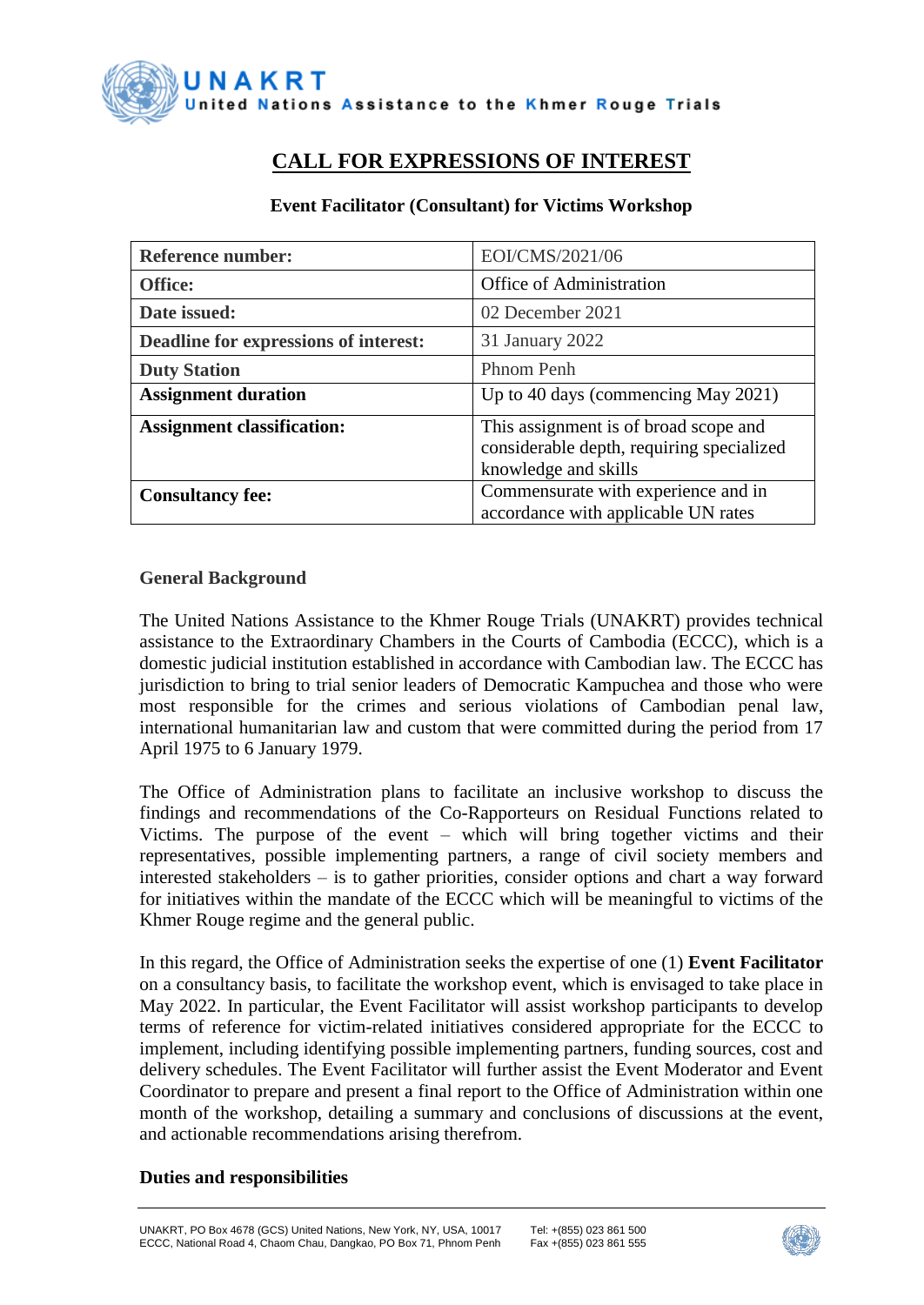Under the overall supervision of the Programme Management Officer, Office of Administration, the Event Coordinator will be responsible for the following duties:

- Facilitate thematic discussions at the event between participants during plenary discussions or sub-events;
- Assist groups to prepare their concepts for presentation at the last day of the event;
- Assist participants to develop and record actionable recommendations through project terms of reference, including identifying possible implementing partners, funding sources, cost and delivery schedules;
- Assist the event Moderator and Coordinator to prepare and finalize a comprehensive recommendation report to the Office of Administration (with the assistance of a secretariat, which will be provided); and
- Perform other duties as required.

## **Assignment outputs**

| Output                                                                                                          | <b>Deadline</b>                              | <b>Instalment</b> |
|-----------------------------------------------------------------------------------------------------------------|----------------------------------------------|-------------------|
| Facilitation of participants and<br>groups at workshop event                                                    | Mid-May 2022                                 | 45%               |
| Preliminary report containing<br>conclusions from event and<br>terms of reference of appropriate<br>initiatives | Within one week of conference                | 10%               |
| Final report to Office of<br>Administration                                                                     | Mid-June 2022<br>(within one month of event) | 45%               |

The Event Facilitator is expected to deliver the following outputs:

## **Competencies**

**Professionalism**: Shows pride in work and in achievements, is conscientious and efficient in meeting commitments, observing deadlines and achieving results; is motivated by professional rather than personal concerns; shows persistence when faced with difficult problems or challenges; remains calm in stressful situations. Takes responsibility for incorporating gender perspectives and ensuring the equal participation of women and men in all areas of work.

**Planning and Organizing:** Develops clear goals that are consistent with agreed strategies; identifies priority activities and assignments; adjusts priorities as required; allocates appropriate amount of time and resources for completing work; foresees risks and allows for contingencies when planning; monitors and adjusts plans and actions as necessary; uses time efficiently.

**Accountability**: Takes ownership of all responsibilities and honours commitments; delivers outputs for which one has responsibility within prescribed time, cost and quality standards; operates in compliance with organisational regulations and rules; takes responsibility for own work.

# **Qualifications**